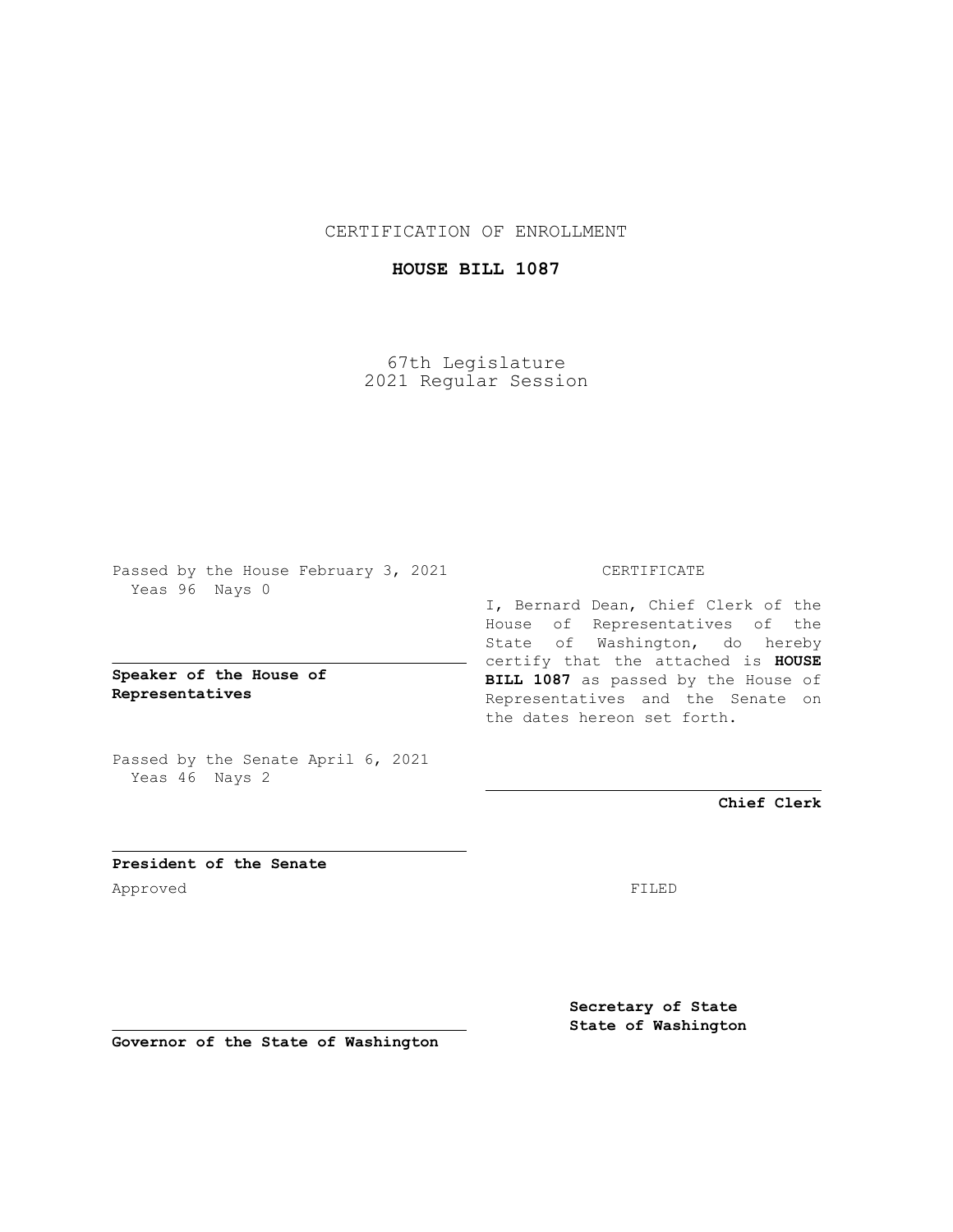## **HOUSE BILL 1087**

Passed Legislature - 2021 Regular Session

**State of Washington 67th Legislature 2021 Regular Session**

**By** Representatives Berry, Wicks, Simmons, Kloba, Hackney, Santos, Macri, and Sullivan

Prefiled 01/05/21. Read first time 01/11/21. Referred to Committee on Labor & Workplace Standards.

 AN ACT Relating to clarifying the continuity of employee family 2 and medical leave rights; adding a new section to chapter 50A.05 RCW; creating a new section; and declaring an emergency.

BE IT ENACTED BY THE LEGISLATURE OF THE STATE OF WASHINGTON:

 NEW SECTION. **Sec. 1.** (1) Since enacted in 1989, chapter 49.78 RCW afforded employees the right to unpaid family and medical leave, to return to their jobs afterwards, and to enforce those rights. In 2017, the legislature passed Substitute Senate Bill No. 5975, creating the paid family and medical leave act to replace and enhance the existing unpaid family and medical leave laws.

 (2) The passage of the paid family and medical leave act repealed chapter 49.78 RCW and replaced its provisions as a new title in Title 50A RCW. However, the passage of the paid family and medical leave 14 act did not, and was not intended to, undermine any right, liability, or obligation existing under chapter 49.78 RCW prior to its repeal, 16 or under any rule or order adopted under those statutes. Likewise, the passage of the paid family and medical leave act was not intended to affect any proceeding that had been, or could be, brought under the existing chapter 49.78 RCW relating to conduct, acts, or omissions occurring on or before December 31, 2019. To the contrary, the legislature incorporated the employment protections provisions of